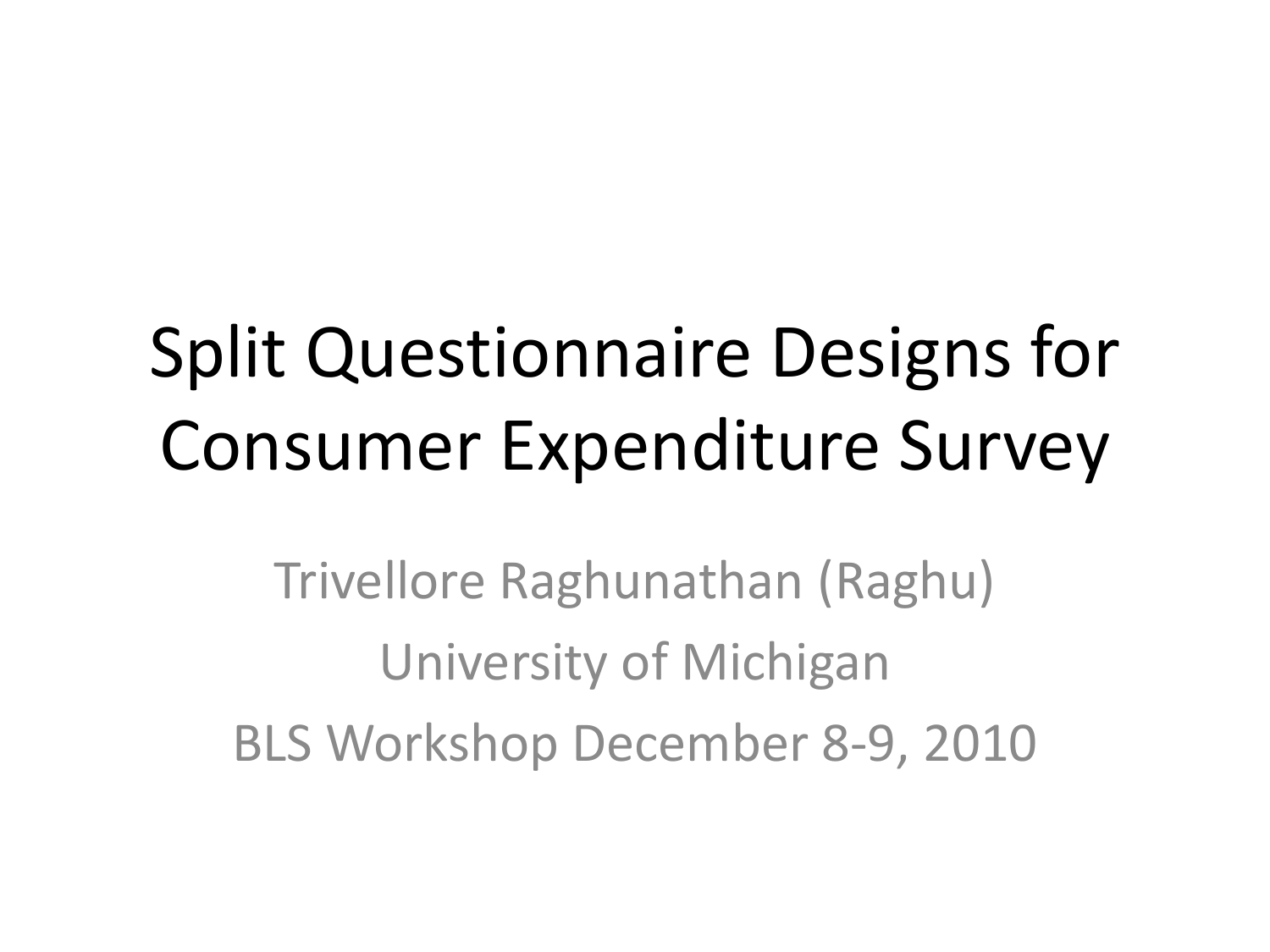### Rationale

- Well Accepted Concept:
	- Not all subjects in the population need to be measured in order to obtain inference about the population
- Extend the same notion
	- Not all variables need to be measured on every sample subjects in order to construct population inferences
- Reducing the burden may increase response rate, improve data quality and hence better inferences
	- Reducing the burden may itself be a goal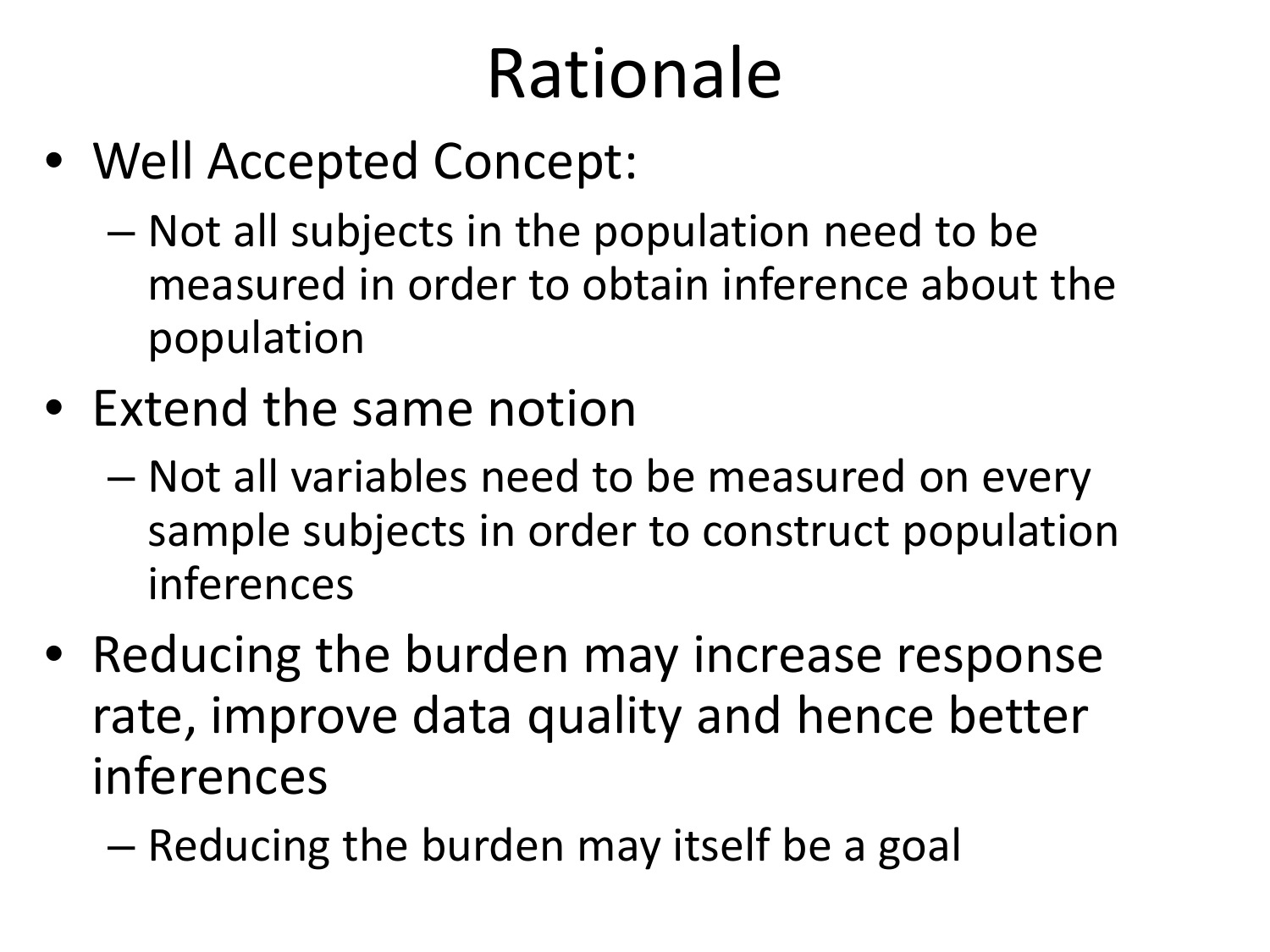# **Origins**

- Market Research
	- Index constructed from a long list of items (e.g. mean)
	- More missing data or neutral or middle options after a few items
	- Solution: Sample the items for each subject
- Raghunathan and Grizzle (1995, JASA)
	- Designed sampling of items to be able estimate certain key statistics from the observed data
		- Mean and the covariance matrix
		- Up to third order interaction
- National Assessment of Educational Progress (NAEP) uses a similar design (not all students can be tested on all domains)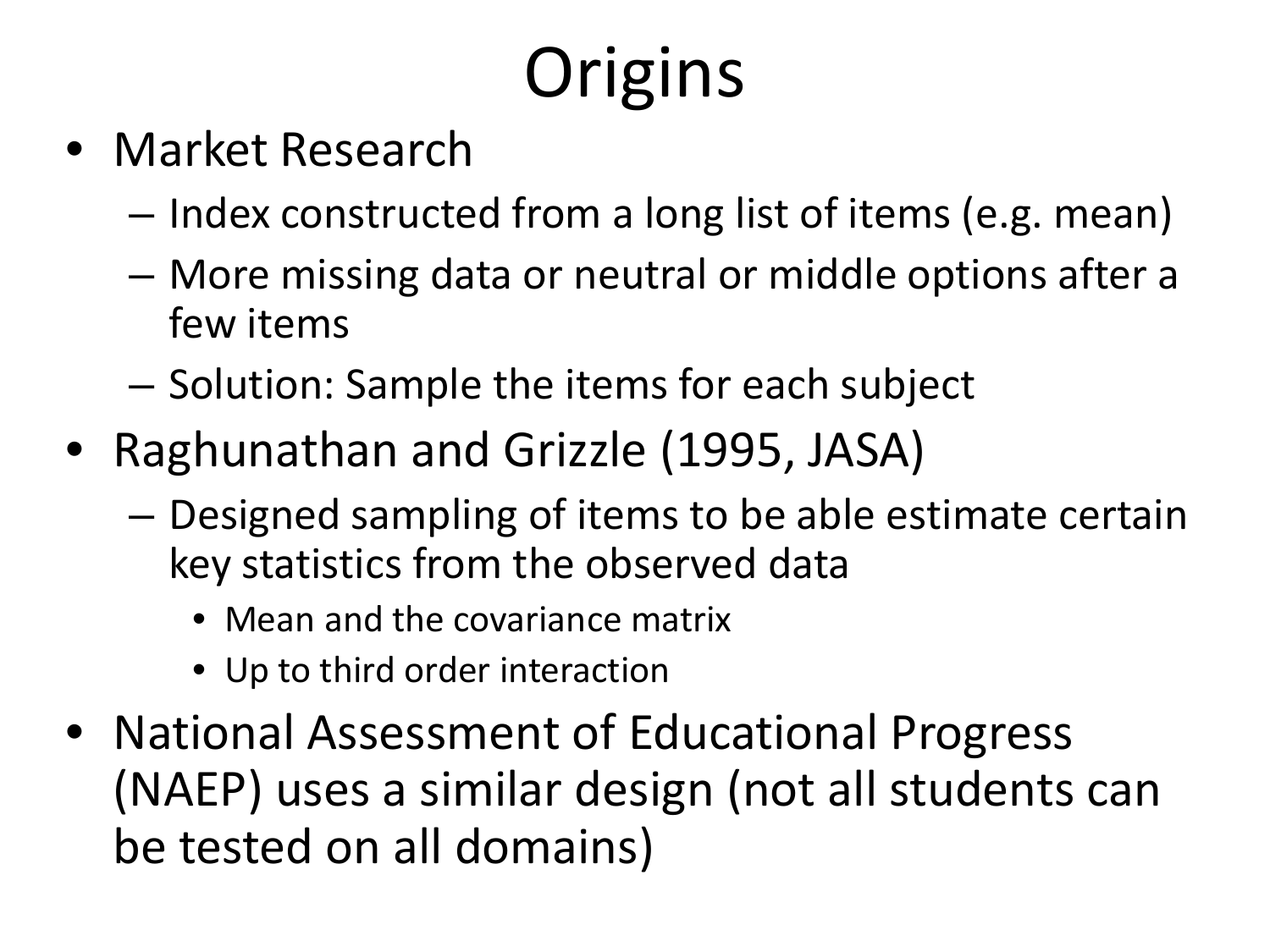### National Survey of Medical Decision Making

- A large scale survey based on a national probability sample
- Very long questionnaire involving many aspects of decision making
- Wanted to survey respondents about 10 specific medical decisions, but keep the burden of the survey to a minimum (goal of 25 minutes)
- While the relative prevalence of these decisions could be estimated, the marginal or joint prevalence of making one of these medical decisions in the past 2 years is unknown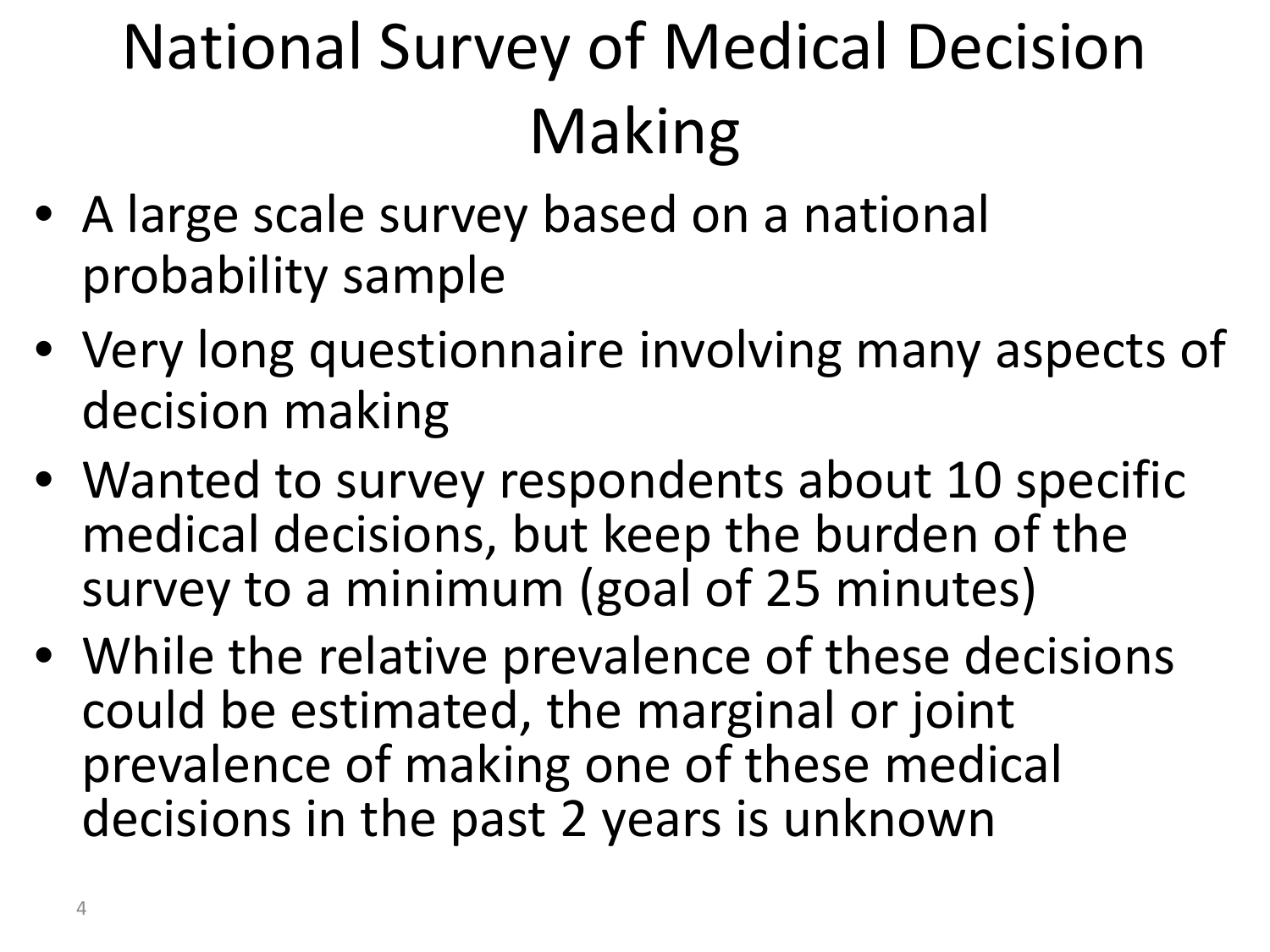#### Instrument Design Structure

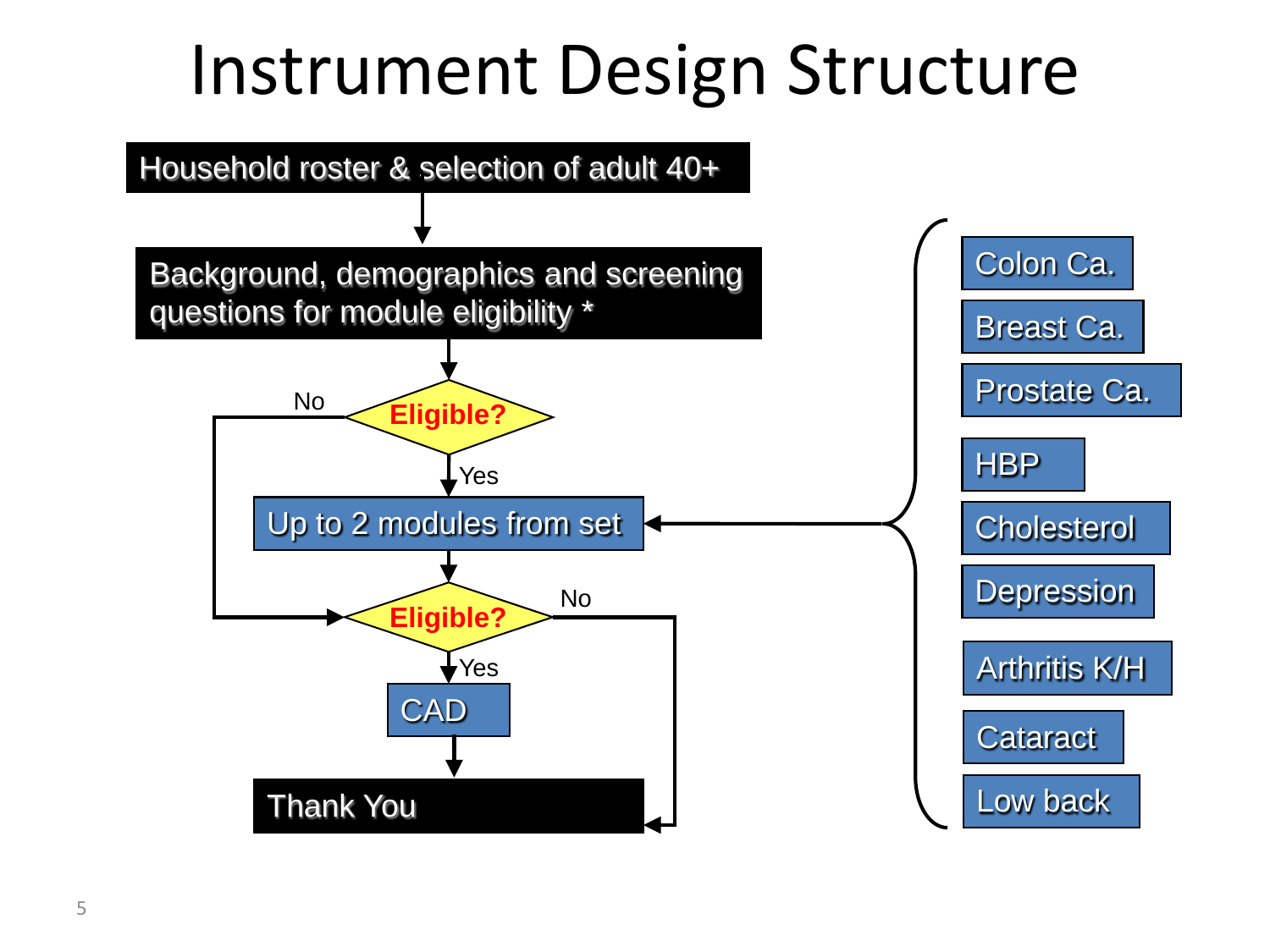## Module Selection Algorithm

• Allocation of modules inversely proportional to prevalence rate

 $P_i$ =Prevalence rate for condition  $i$ 

- Suppose that a subject is eligible for *K* modules leading to $\binom{n}{2}$  pairs of modules  $(K)$  $\binom{2}{}$
- Assign pairs to the subject with probability proportional to

$$
\pi_{ij} \propto \frac{1}{P_i P_j}, \ \sum_{ij} \pi_{ij} = 1
$$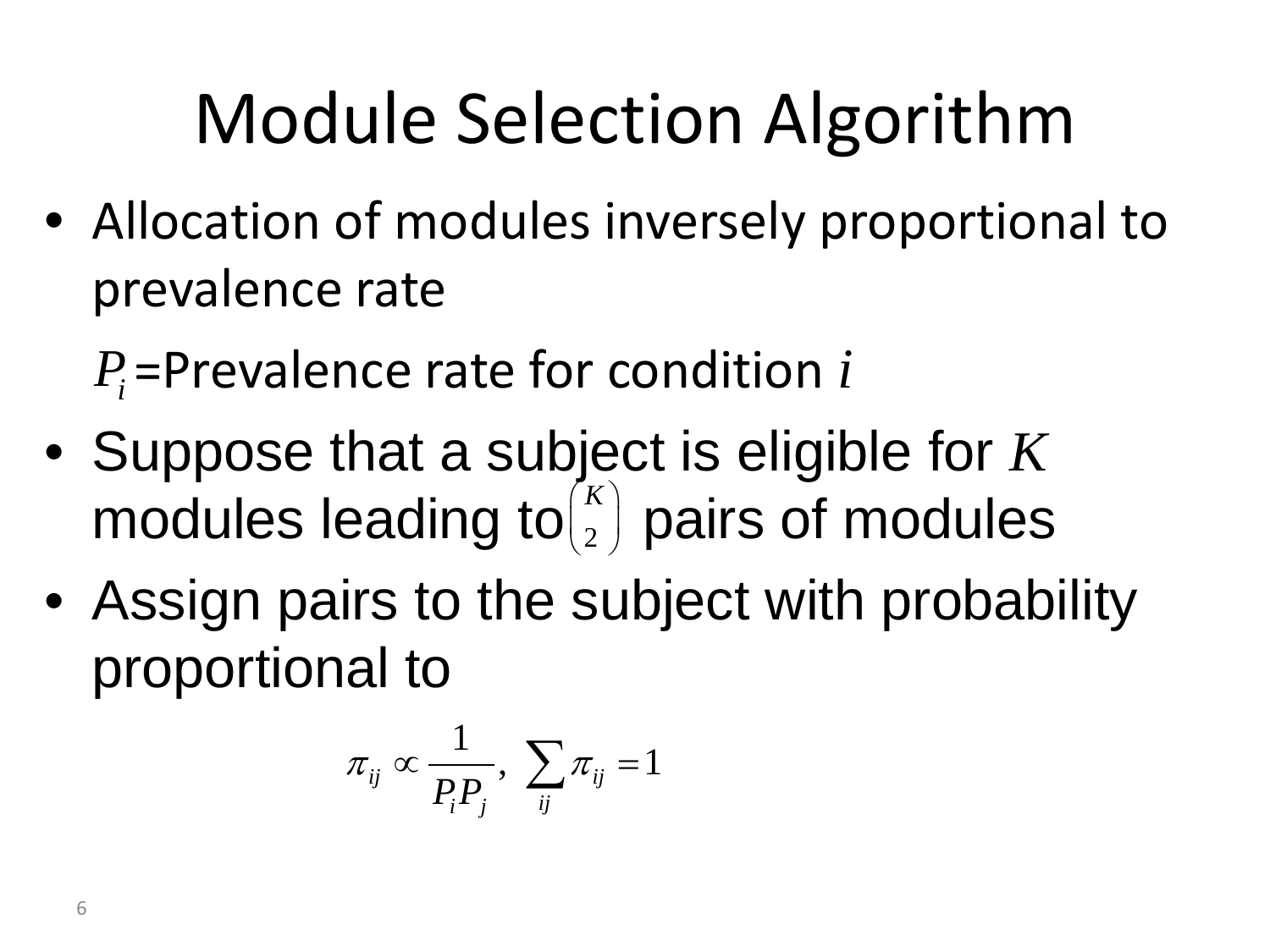#### Issues

1. What is the impact of breaking up the interview on data quality (e.g., reporting, response rates) and respondent burden?

Two issues:

What are the current issues on item response rates and "patterning of responses" by the order in the questionnaire?

Is it possible to conduct a split-ballot experiment to compare the full and splitquestionnaire designs?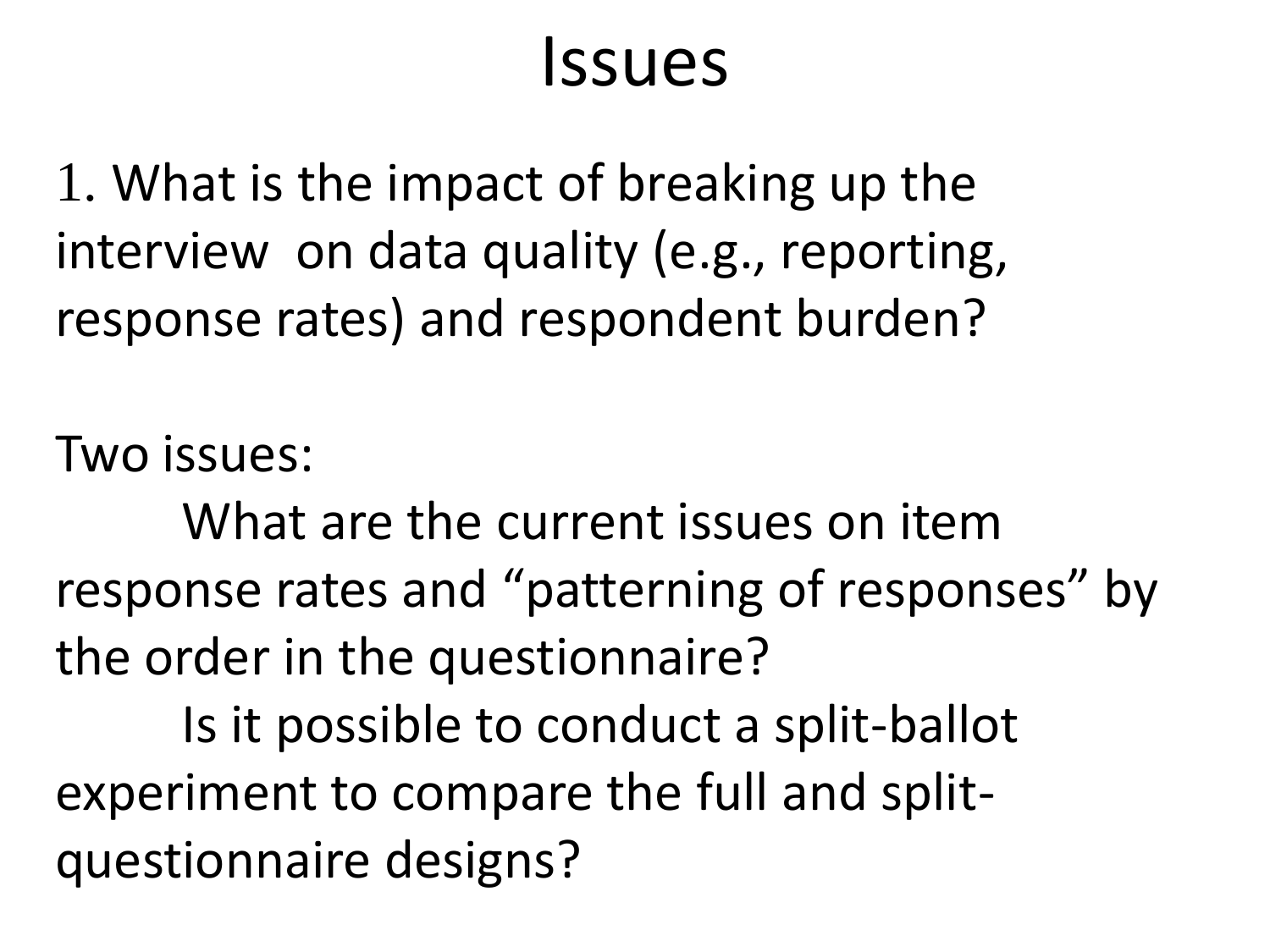- 2. What are the cognitive aspects of breaking up the interview that CE should consider?
	- Reducing the cognitive burden is an important advantage in the split questionnaire design
	- Breaking-up the questionnaire needs some thinking about the context for each item
		- "Context integrity" may require certain items to be placed in the same split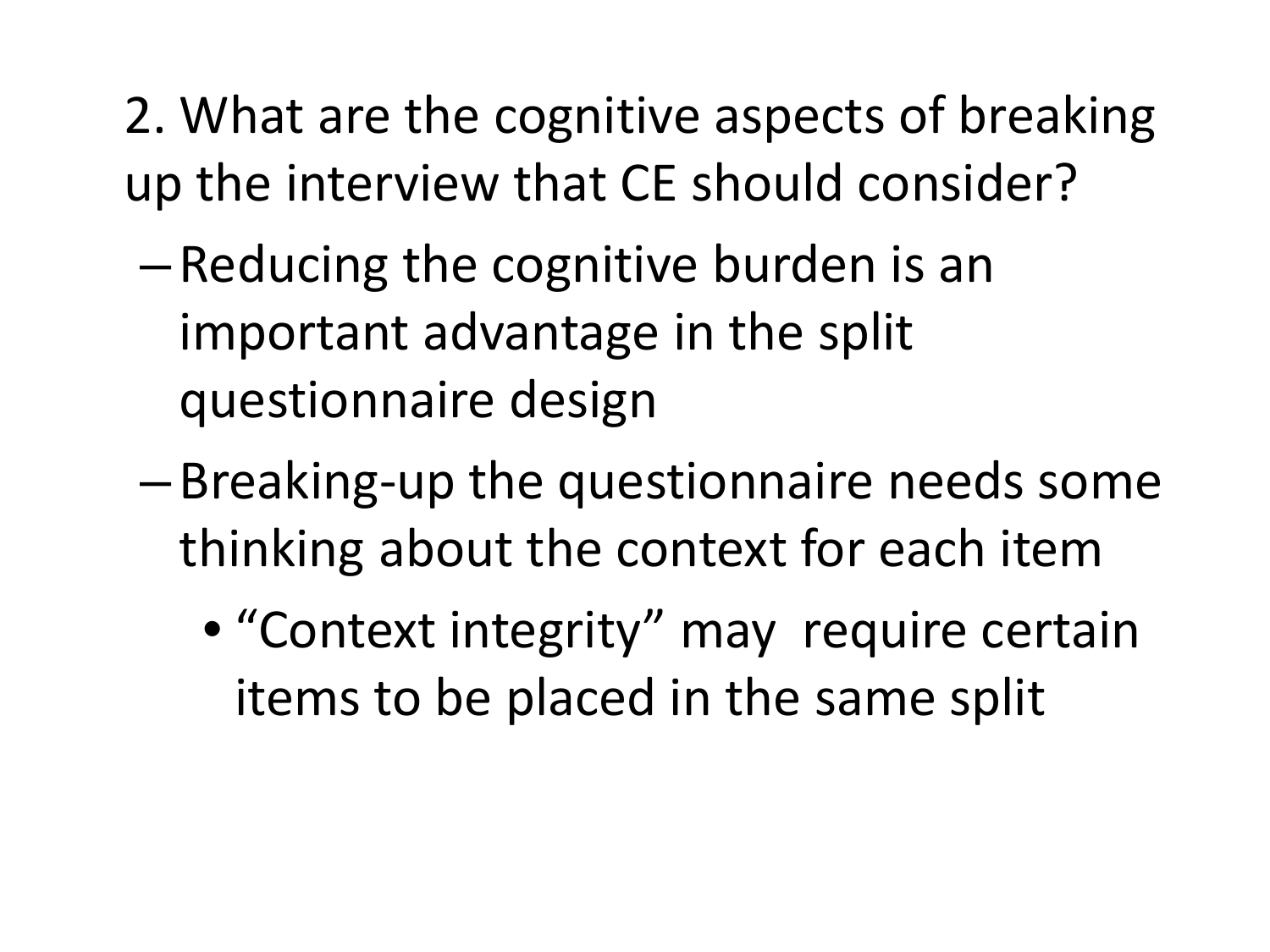- 3. What features of the current CE (e.g., types of expenditures being collected, panel) would have the greatest influence on design and estimation issues?
	- The details does not have to be collected on all types of expenditures on all subjects
	- Judicious use of stem and leaf questions
		- Option 1: Collect all stems (as a part of core) subsample leaves as a part of split
		- Option 2: Split the stem-and-leaf combinations
- It is not necessary to give the same splits across the panel for all subjects
	- Maximize information by giving the same splits for some subjects and different splits for other subjects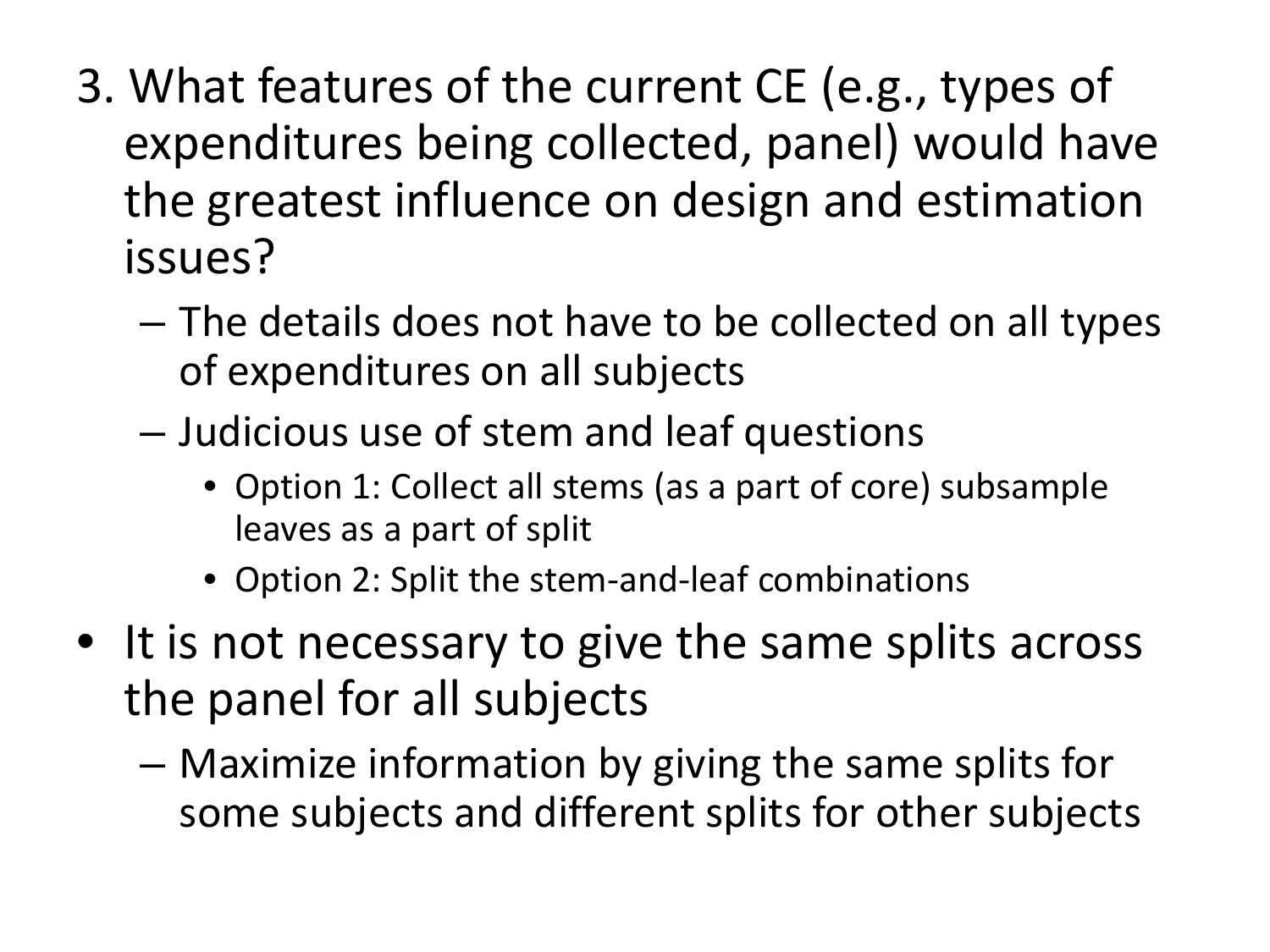- 4. What are the primary statistical issues, in addition to the ones cited above, that CE needs to address when investigating the utility of these methods?
	- From the imputation point of view, need to be able to predict the missing component from the observed component (Thomas et al 2006, Survey Methodology)
	- Need a careful study of the existing CEX data to develop split questionnaires and imputation model
	- Administrative data sources and some external data resources needed
- Potential Simulation Study
	- Take the half sample impose split questionnaire on it and analyze
	- Compare with the other half
	- Repeat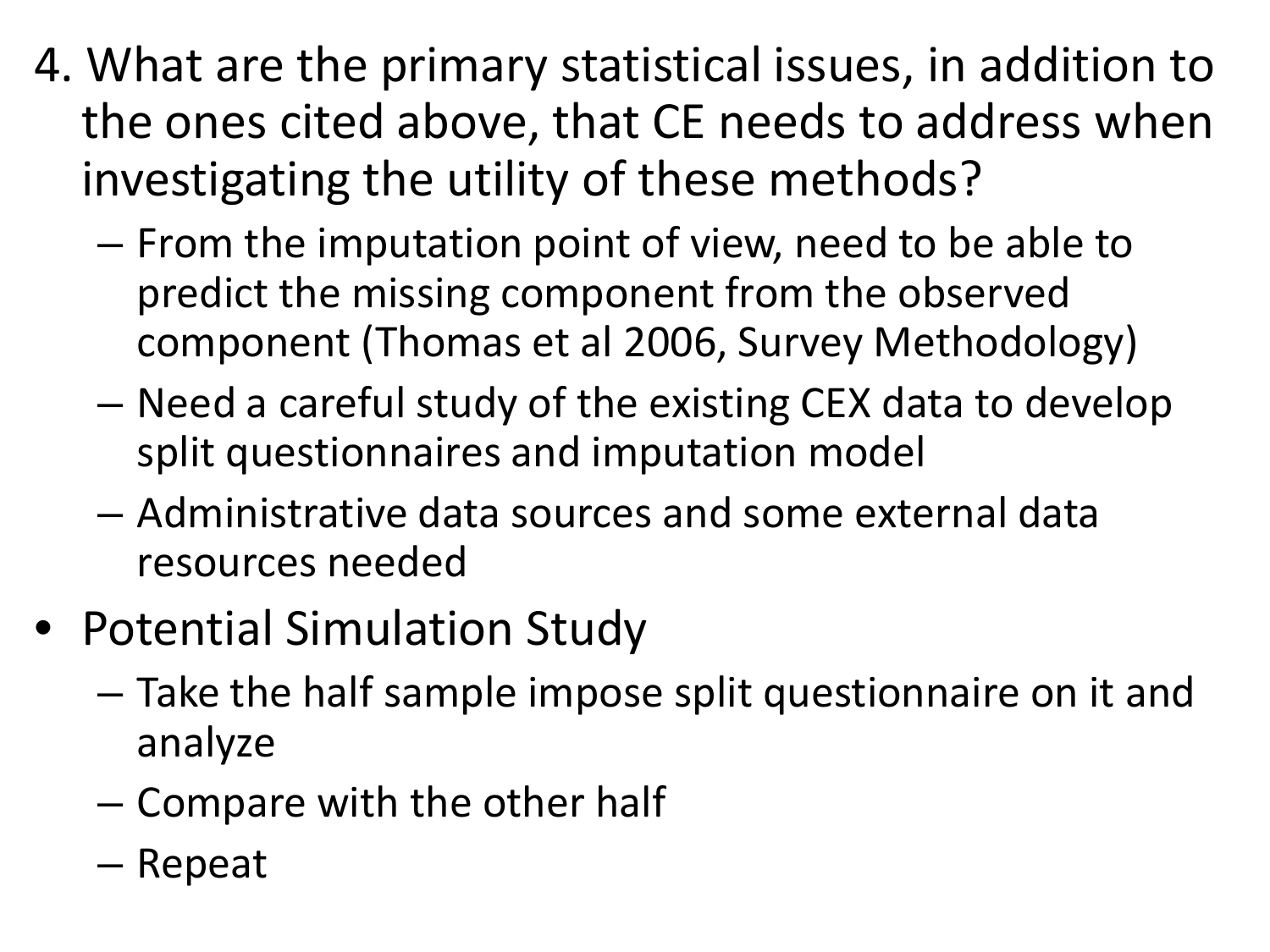5. What are the implications for the primary CE data users (e.g., CPI, published tables, and academic community)?

Realistically, Core and Splits might be most palatable way . Items needing high efficiency and those not well predicted from other variables may have to be in the Core Need to educate of the user (after educating ourselves)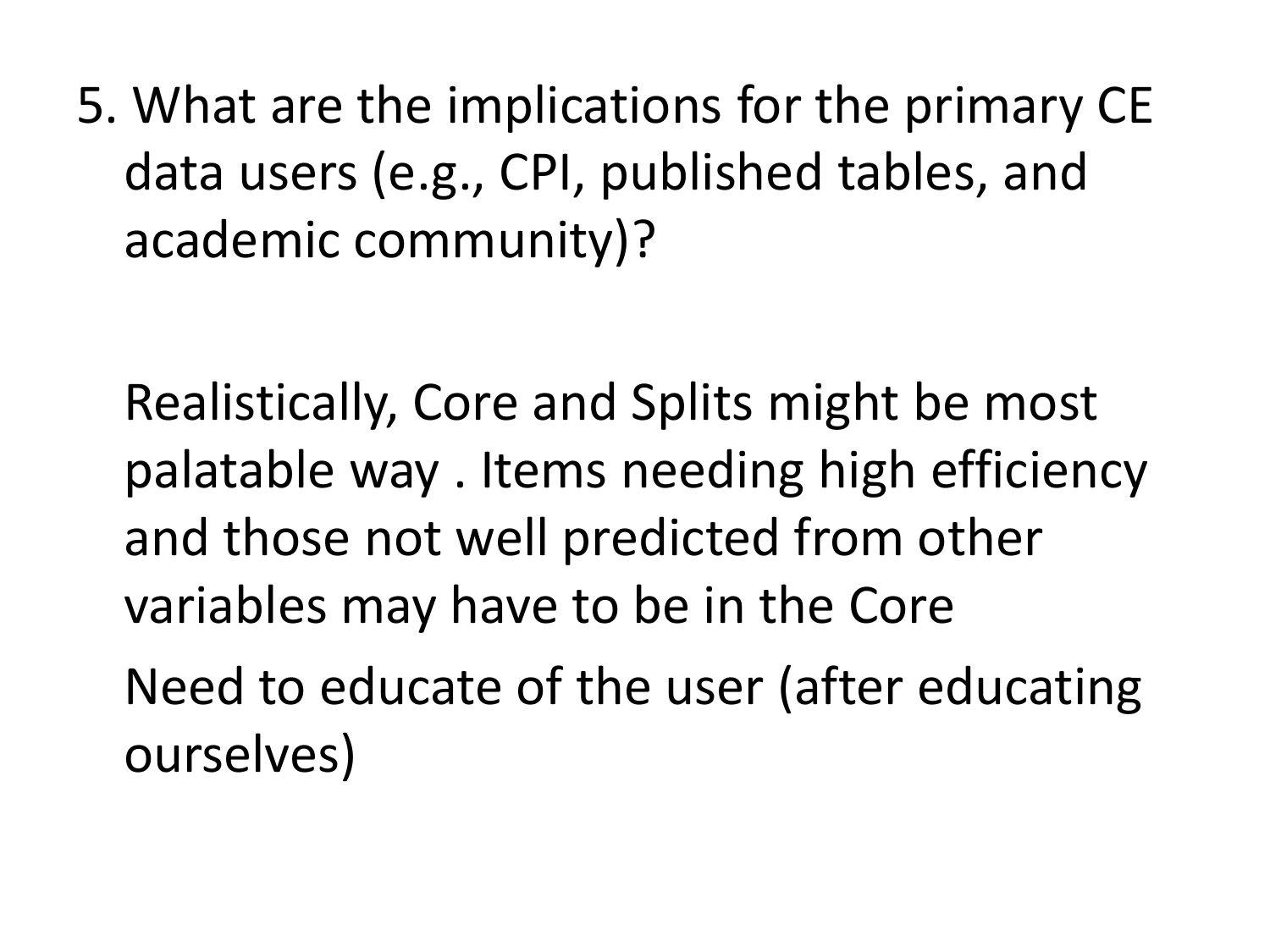- 6. What are the operational challenges associated with implementing these types of designs?
	- In the context of CATI and CAPI interviews these can be programmed and does not need to involve interviewers or the field staff
	- Mail questionnaire requires a bit more organization by the field staff
	- Paper-questionnaire is probably the hardest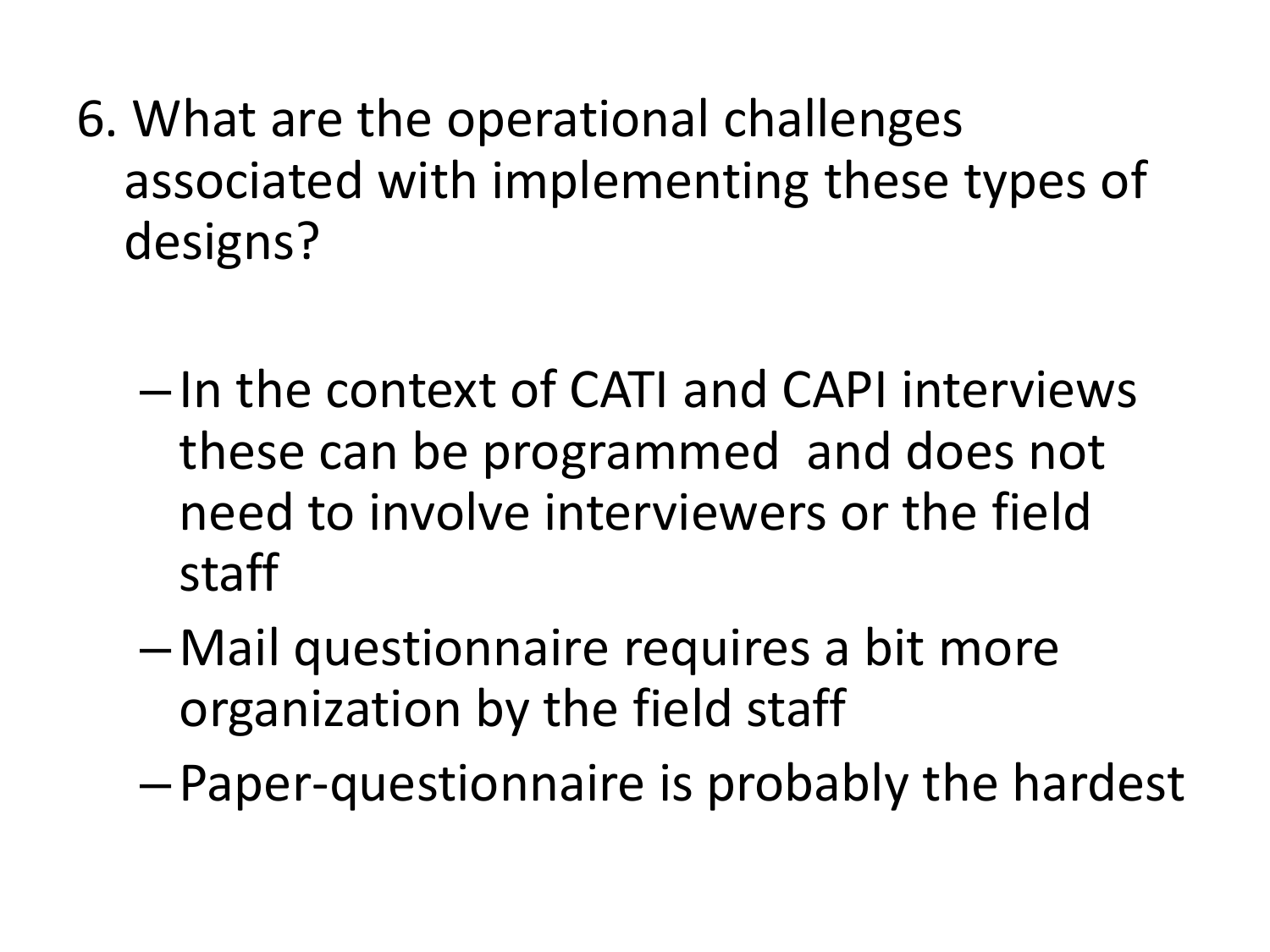- 7. What should the next steps be to explore and research this issue for a possible change in CE methods?
	- –Need detailed analysis of the current CEX data to develop potential split questionnaire
	- Simulation study to evaluate the estimation properties
	- Field split-ballot experiments to compare the split versus full-questionnaire